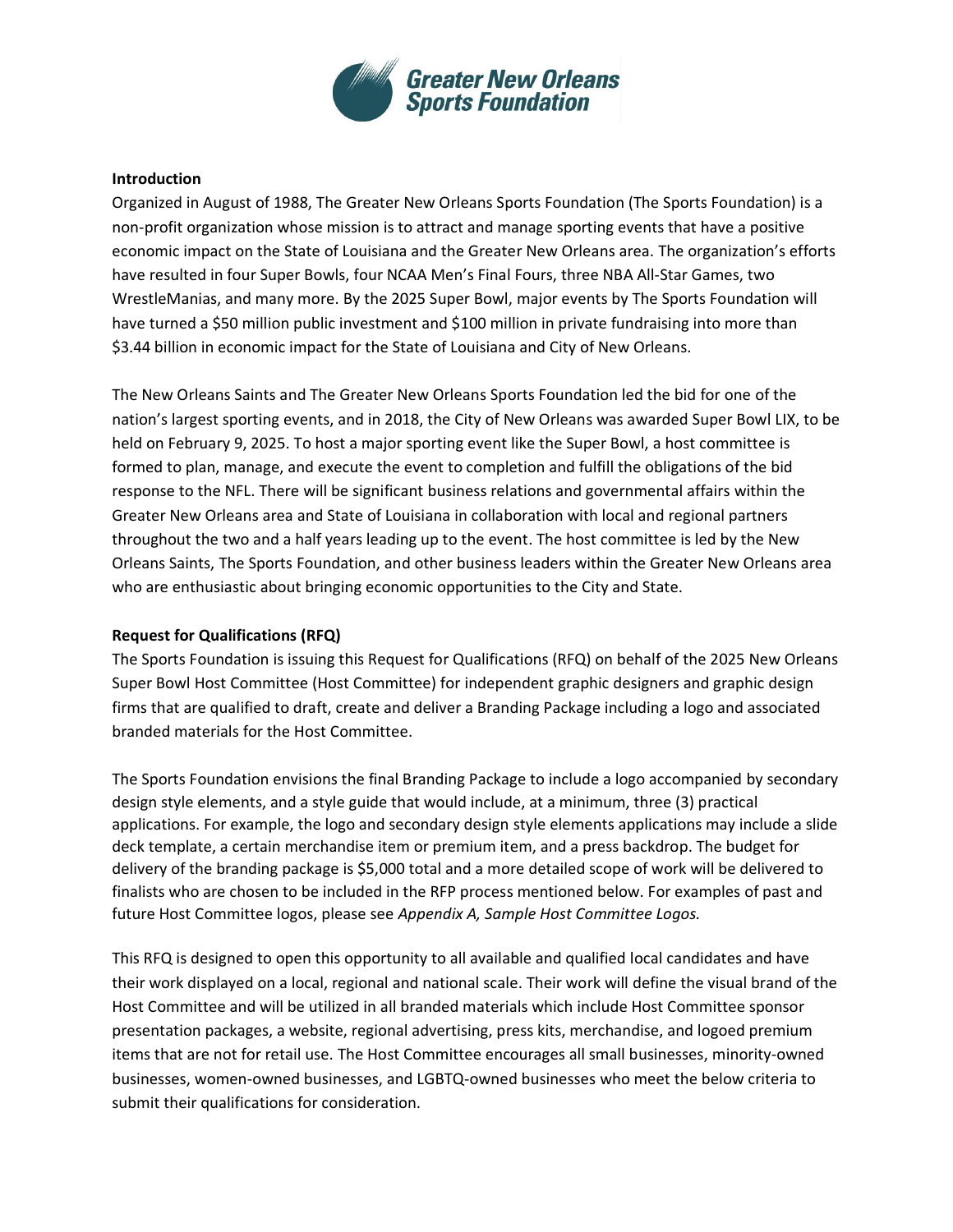

The selection process will begin with the issuance of this RFQ. Responses from interested parties will be accepted until the deadline of 4:30 PM CST on Friday, July 1, 2022. See RFQ Qualifications & Response Criteria below. RFQ's that are received prior to the due date will be confirmed by email. After responses are received, the Sports Foundation will review all qualified candidates and narrow down finalists to proceed to a Request for Proposal (RFP) process. Respondents who were not chosen to proceed to the RFP process will be notified by email no later than 4:30 PM on Friday, July 8.

## **RFQ Qualifications & Response Criteria**

Qualifications of interested respondents must be:

• A Greater New Orleans-based freelance graphic designer and/or graphic design firm with at least 4 years of professional experience.

Response Criteria of qualified candidates must provide:

- A summary of relevant experience including examples of past work that effectively demonstrates the respondent's capabilities and qualifications.
- No fewer than two (2) client references including a short description of work completed and contact information.

Candidates interested in the opportunity to work with the Greater New Orleans Sports Foundation and the 2025 New Orleans Super Bowl Host Committee can communicate with The Sports Foundation and issue RFQ responses via email to ehamblen@gnosf.org. Please limit communication to email.